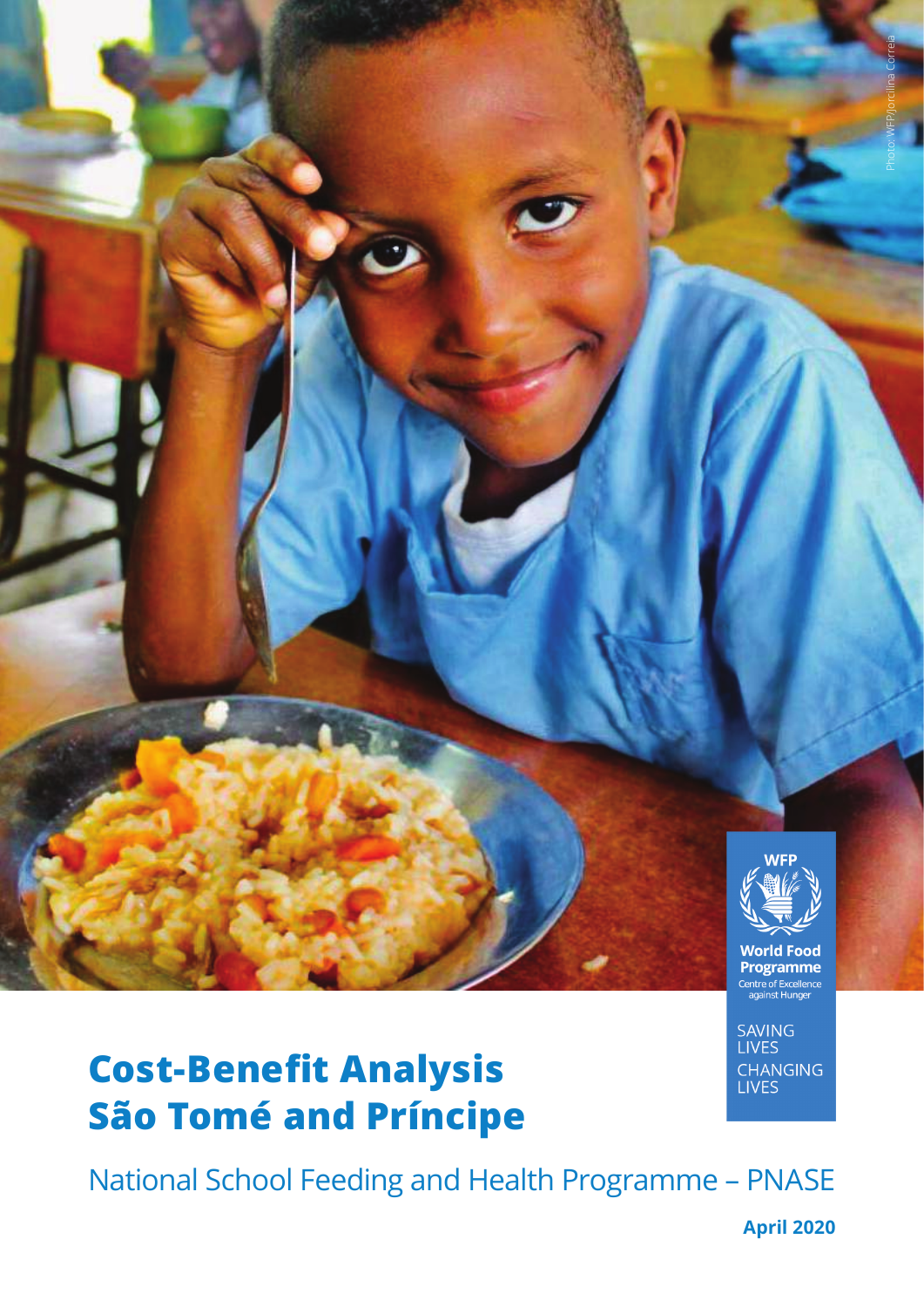# **Content**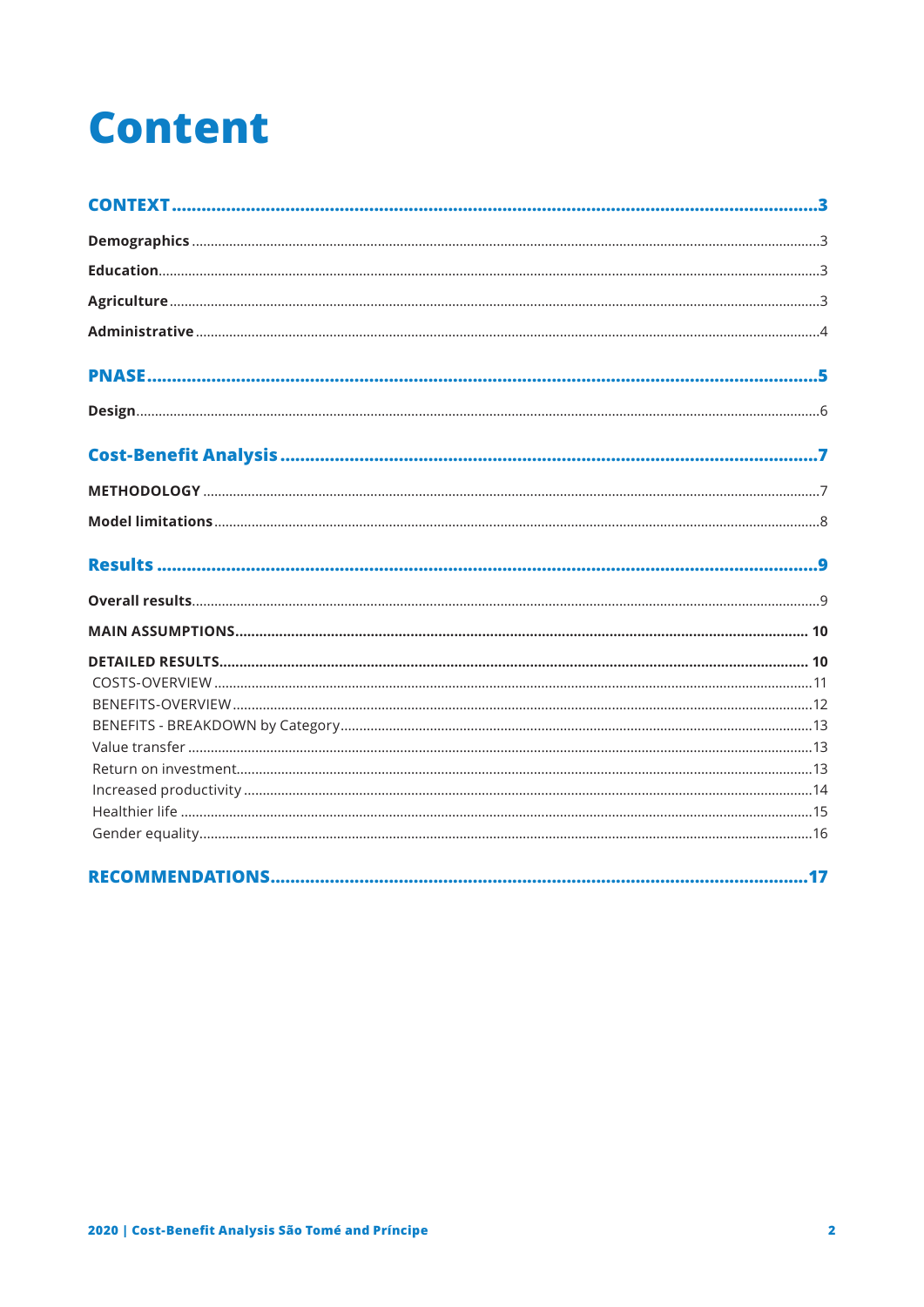

In the context of the Government of São Tomé and Príncipe's efforts and the World Food Programme (WFP) mandate for a transition towards a nationally managed National School Feeding Programme, the "Zero Hunger" Strategic Review was conducted in 2018. The need for a cost-benefit estimate for the National School Feeding and Health Programme (PNASE) is among the document's conclusions and recommendations. This is the subject of the present document. In order to avoid overlaps and value the importance of recent efforts, such as the aforementioned Strategic Review (2018), SABER report (2016), and Agricultural Mapping (2017), our analysis shall be restricted to PNASE's cost components and its potential returns within the scope of the methodology adopted. Therefore, this is not an evaluation of PNASE itself, but of the potential benefits it may bring and the current, real costs of investing in school feeding in São Tomé and Príncipe within current models.

## **Demographics**

São Tomé and Príncipe's demography is characterized by a large portion – 42% – of its total population (around 215,000 people) in the school-age range, 0 to 14-yearolds, considering that the primary education cycle in the country covers ages 6 to 14. In this context, it is possible to directly associate school feeding as an important intervention towards SDGs 2 and 4, given that PNASE benefits a significant proportion of the population (25%).

## Education

Basic and universal education is a right guaranteed by the State to its citizens since 2011. School feeding is offered in all preschools and basic education schools in accordance with Law 04/2012, which created the PNASE and established its coverage. The public education system in São Tomé and Príncipe is divided into Preschool, Basic, Secondary, Technical-Professional and Higher Education. All analyses in this document will be restricted to public preschools and basic schools covered by PNASE. Preschool education, or kindergarten, is for children aged 3-5, while Basic Education is for students aged 6-11. Naturally, there are students enrolled at different ages than the educational system establishes, due to the occurrence of grade retention.

The school year usually dedicates 195 school days for Preschool and 190 days for Basic Education<sup>1</sup>. The Ministry of Education and Higher Education (MEES) has done important statistical work which shows that, in recent years, the net enrolment rate in preschool education (age group of 3 to 5-year-olds) has grown significantly, from 56% in 2015/16 to 74% in 2017/18? In the first cycle of Basic Education (1st to 4th grade), A dropout rate of 0% was observed in the year of this analysis (2017/18), while in the second cycle (5th and 6th grade), a dropout rate of 5% was observed in the same period. Such positive indicators show that the education system has met its purposes regarding its student coverage and attainment. Considering that PNASE coverage goes up to 6th grade, one can consider the programme has a strategic position to positively affect a considerable portion of the country's population.

## **Agriculture**

The agricultural sector accounts for 20% of São Tomé and Príncipe's GDP (INE, IOF, 2014) and, historically, export agriculture has focused on cocoa and coffee production. In the post-independence period, however, the decline in the competitiveness of these commodities has been generating a great drop in production and their participation in the national economy.

There is an ongoing effort to assess the feasibility of buying local food destined for PNASE. The opportunity to benefit the local agricultural market, especially small farmers in vulnerable situations, and stimulate short consumption chains is a trend observed in several countries, including on the African continent. Although this analysis methodology cannot determine the potential benefits of PNASE for the national agricultural sector, the decentralized procurement modality in which schools use financial resources from parents' contributions ends up fulfilling the role of local purchase, as most of these resources are normally used to procure vegetables and fish on a weekly basis. However, the largest amounts invested in the purchase of food by PNASE are intended for the purchase of imported foodstuffs such as rice, beans, salt, and vegetable oil.

In a study prepared in 2017, within the trilateral project to support school feeding between Brazil, São Tomé and Príncipe, and FAO, a survey of food production in the country was carried out in relation to PNASE demand.

<sup>1</sup> MEES/DGPIE/DEP

MEES/DGPIE/DEP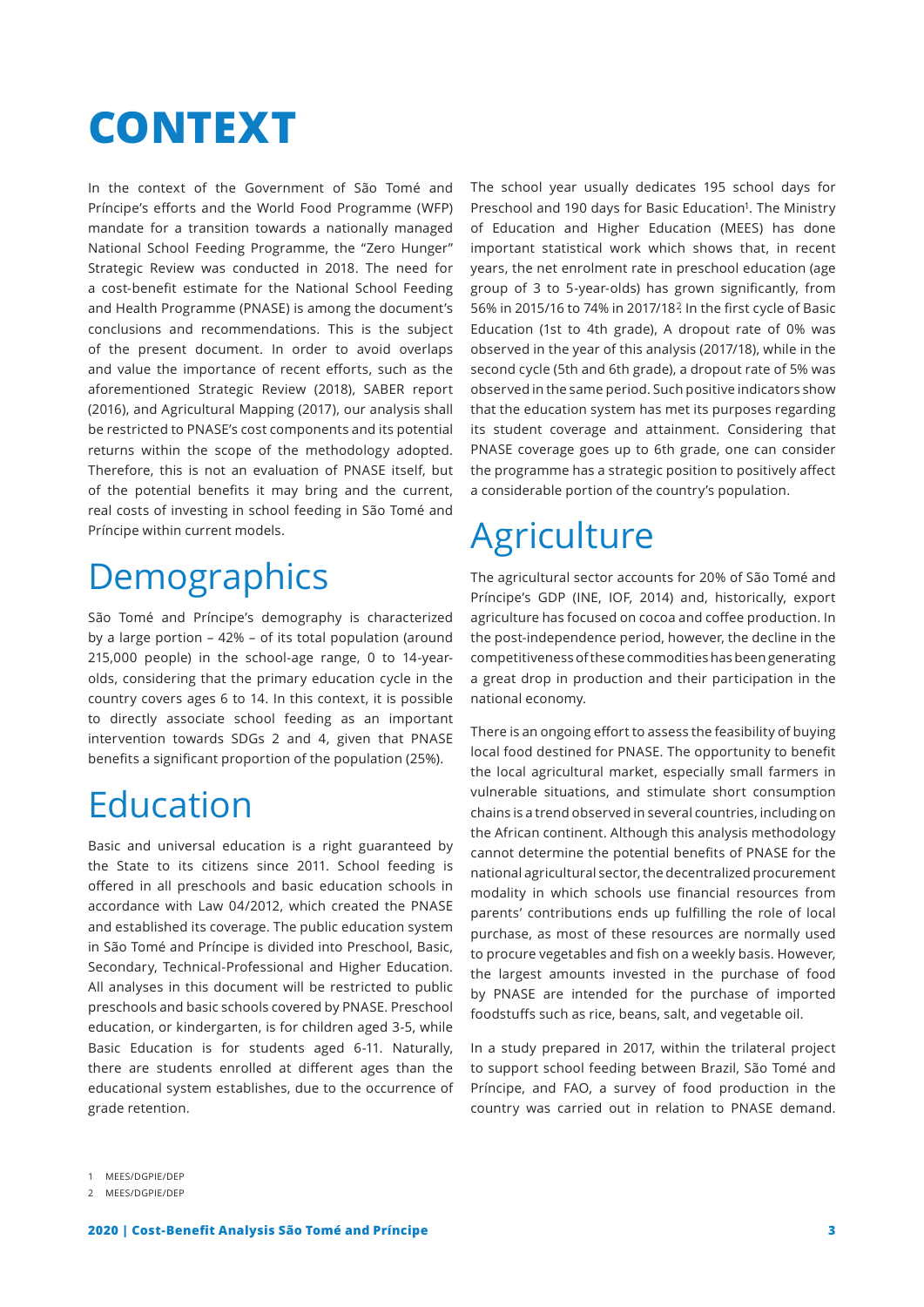The analysis gathered information that shows there is sufficient production to serve the PNASE market in all districts of the country, with exception of Água Grande. However, there are a number of known challenges for farmers to access the institutional market, especially the

PNASE financial sustainability guarantee to buy from small producers, as well as a demand for strong coordination between different actors to solve problems of logistics, management, payments, price definition, and production.

## Administrative

Law 4/2012, in addition to establishing all PNASE guidelines, also created the National Coordination of PNASE. This body is responsible for managing the programme at a national level, with an intermediate level of independence from the MEES. Although it has autonomy to sign contracts with partners, prepare the annual budget, menus, food delivery, and dedicated technical staff, the management of financial resources is still carried out by the Educational Administration Board (DAE) of the MEES.

All financial resources used in the implementation of PNASE are therefore executed by the Ministry at the level of its responsible Board. The Coordination is responsible for requesting the food purchase and collecting parents' contribution, account and redistribute, but not for carrying out disbursements. The entire process of hiring companies to supply foodstuffs happens at ministerial level. The PNASE management model can be understood as mixed, with centralized management in coordination and part of the purchases made at school level, using parents' contributions.

This school feeding cost-benefit analysis seeks to show the expected benefits of the investment in PNASE, given its current design and volume of resources applied. In addition, we will execute an analysis of the institutional frameworks related to the programme, as well as its current implementation, without adopting an evaluation approach.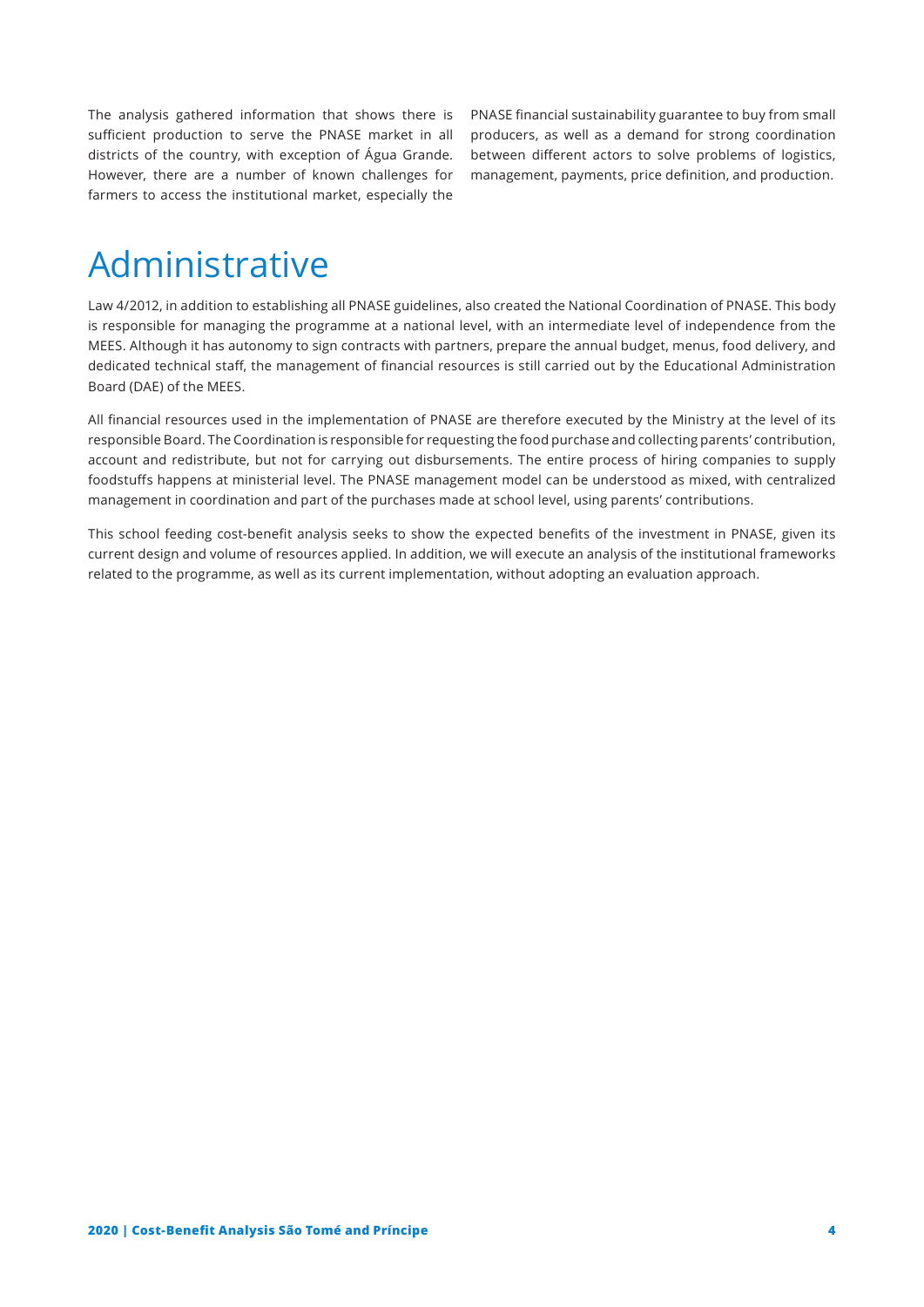# **PNASE**

The National School Feeding and Health Programme (PNASE) of São Tomé and Príncipe is the result of a State effort to take over the execution of the School Feeding Programme, based on principles established by law and local characteristics. The WFP had been implementing a School Feeding Programme in the country since 1976 and, given the need to start an ownership transition, efforts were taken in this direction with support from several partners, such as the Government of Brazil, FAO, and WFP itself. The

WFP and the government then established a transitional period from 2012 to 2015, when schools covered by the WFP programme would be gradually transferred to the government. During this period, all schools that received school feeding provided by the WFP began receiving meals under management of the Government of São Tomé and Príncipe.

To enable the programme's transition and ensure its sustainability, several legal and institutional mechanisms have been strengthened or created. Among the main milestones of this transition process is the publication of Law 4/2012, which creates the PNASE, defines its action, establishes principles of management, supervision, and financing, and defines the actors responsible for PNASE within the General School Administration Board (DGAE) of the MEES.

Furthermore, cooperation with Brazil and FAO was important to institutionalize PNASE, which helped create and disseminate a brand for the programme, map the availability of local products for school meals, offer training for PNASE dedicated staff, and strengthen the programme's nutritional principles in its implementation. Regarding the institutionalization of a programme of such dimension and its perception by the beneficiaries as a civic right, these are important milestones on the way to a perennial State program. However, the law still lacks regulation in several aspects and greater appropriation by other actors involved in PNASE other than the MEES.

Currently, in addition to the WFP, which fulfills the role of supporting PNASE and contributes with structural investments into programme execution, there are also other partners that

support the government through technical reinforcements and investments in equipment and infrastructure. For example, the PRIASA II project of the African Development Bank (AfDB) covered acquisitions of small equipment and restructured canteens; another example is JICA, which provided a cold room to store perishable products. Such initiatives contribute to the programme's implementation, as financial resources for structural investments are still scarce.

## PORTRAIT OF PNASE **HOW DOES IT WORK?**





children received meals in 89 daycare facilities and 176 basic schools in 2017-2018





## UNIVERSAL COVERAGE

89 daycare facilities and 176 basic schools

**THEFT** 

MODEL Schools receive food purchased at central MIXED **MPLEMENTATION** 

level and complement the meal with locally-purchased food.

### $\mathscr{A}$ & FOOD BASKET  $\mathscr{A} \otimes \mathscr{A}$

Made up of tubers, rice, beans, oil, salt, sugar, flour, corn, juice, fish, vegetables, fruits, coconuts.

6 years of Basic School **COVERAGE FOR** 



*Figure 1 - PNASE in 2018*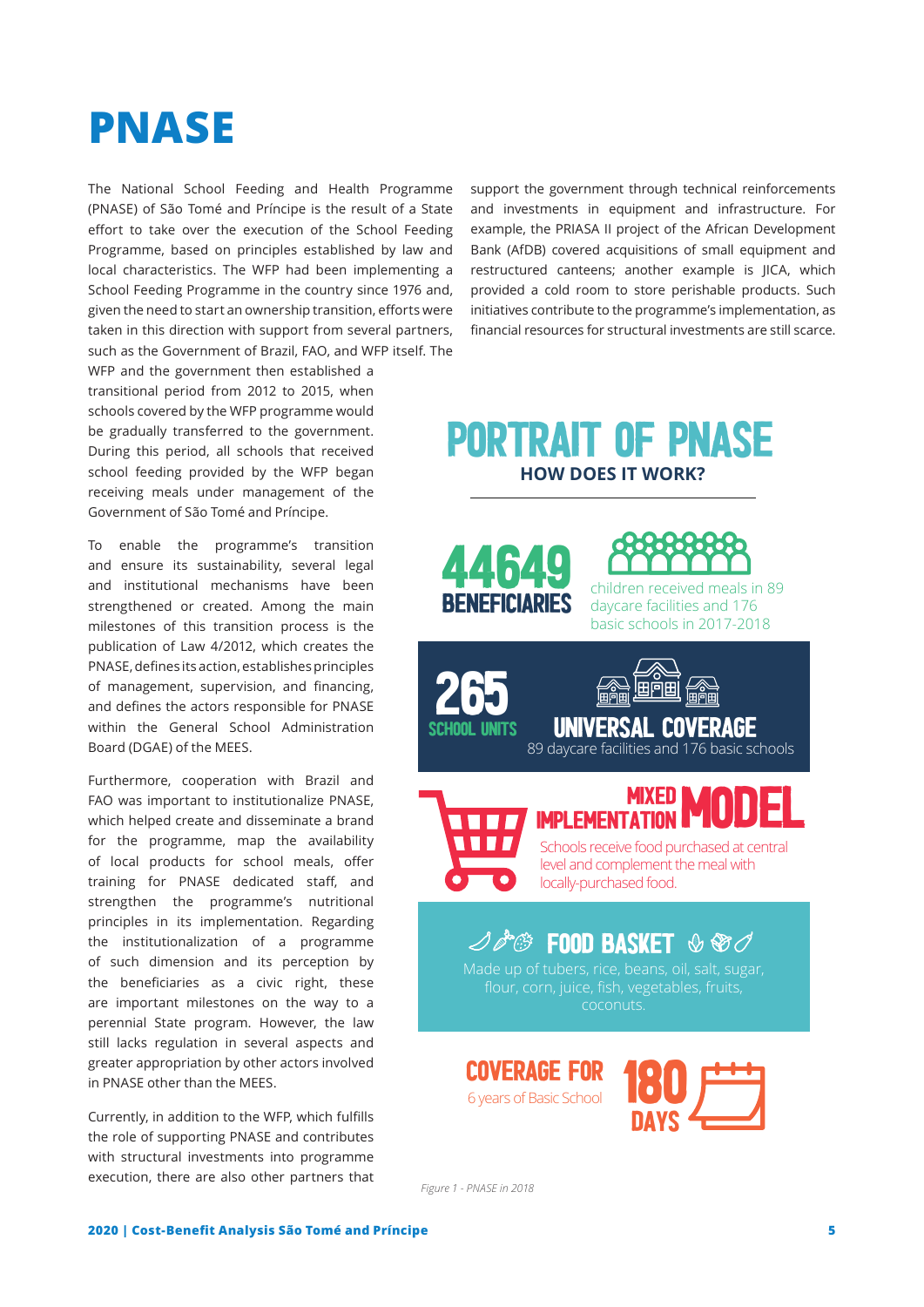## **Design**

PNASE's current design is of a mixed implementation programme. Given the size of the territory and number of schools, there is distribution of dry products from the central level combined with a decentralization of financial resources, which come from parents' contributions to schools. Such financial resources should be implemented for the purchase of fresh foodstuffs – mostly fish and vegetables – and cover small expenses with firewood and utensils, for example.

The National PNASE Coordination, connected to the School Administration Board (DAE), is responsible for programme management. The Coordination's tasks include preparing PNASE's budget and including it into the yearly MEES budget prediction, elaborating norms and procedures for programme implementation, promoting its activities, its monitoring and evaluation, and rendering accounts. This Coordination is dedicated to the Programme and has a framework of nutrition, logistics, and administration experts, as well as its own facilities, independent from the MEES building. These characteristics give PNASE a very advanced level of institutionalization compared to other countries that have recently carried out a transition of their school feeding programmes. The Administrative and Financial Board (DAF) of the MEES is responsible for providing the Coordination with any financial and personal resources necessary for a proper programme implementation. The purchase of dry foodstuffs on a large scale is carried out by the DAF. The central warehouse, in turn, receives the foodstuffs to distribute to schools that participate in PNASE, in amounts previously calculated by the Coordination Team. Provision of accounts happens in reverse, from school to coordination, which submits it to the DAF.

Students' parents, in voluntary but encouraged manner, give to their children's school, at the beginning of the school year, an approximate amount of 150 dobras for preschool and 80 dobras for basic education. The school's amount is then deposited into a dedicated checking account managed by the MEES, which is then accounted for and deducted from a percentage of around 10%. The net amount is then returned proportionally to the schools, based on the number of students and their age group. Given its voluntary nature, the contribution of parents is not practiced by all families and still presents imbalances between the schools themselves. There are cases of schools that raise very small funds, and schools that raise a significant amount of funds. However, as the redistribution is proportional, parents' contribution plays a role of rebalancing the inequalities between schools. Therefore, schools with fundraising difficulties (where families are more vulnerable, for example) still receive financial resources to pay for school meals. One respondent, who is responsible for a large school in the capital, says he does not find it unfair that their school sends the MEES a large amount at the beginning of the year and receives only part of the money back. In his understanding, the contribution from parents in the capital, who have higher purchasing power, can help poorer families who receive school feeding in other areas of the country.

The PNASE Law also establishes District Supervisory Councils. Such councils, composed of local government members, civil society, the Ministry of Education and the association of parents and education officers, are responsible for monitoring the programme's implementation in schools at the district level.



**2020 | Cost-Benefit Analysis São Tomé and Príncipe 6** *Figure 2 - PNASE operation structure*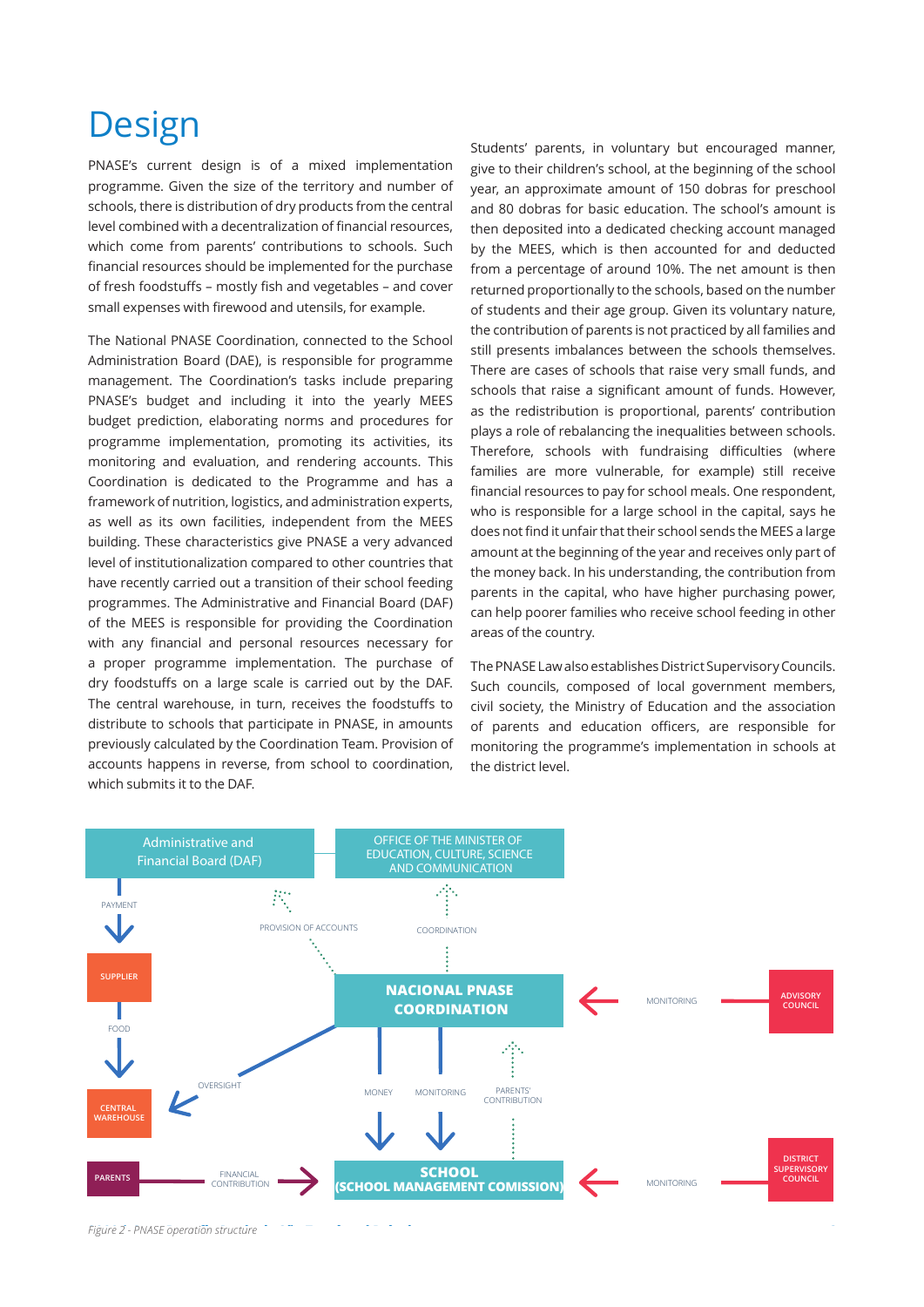# **Cost-Benefit Analysis**

## METHODOLOGY

Given the availability of data necessary for the analysis in São Tomé and Príncipe, the WFP Centre of Excellence chose to adopt the methodology developed by WFP in partnership with Boston Consulting Group (BCG). This methodology is an economic model that analyzes the monetary costs of implementing the school feeding programme and its estimated economic returns.

This cost analysis tool allows a calculation of costs involved in implementing the programme in its different dimensions. Here, we use five cost categories:

#### **1. Costs of food products (Commodities)**

These costs relate to the purchase of foodstuffs exclusively. PNASE records regarding the amount paid for food in the reporting year were analyzed. The analysis includes the purchase of fish and vegetables, carried out directly by schools, using parents' contributions. These costs exclude those related to food transportation and storage, which are accounted for in the next category.

#### **2. Logistics, storage, and service costs**

This category lists all services involved with the transportation, storage, and distribution of food. The entire logistics structure must be included in this category, including transportation of food to warehouses, warehouse maintenance, and costs of handling and distribution to schools. Fuel costs for cooking (firewood, gas, or others) should also be considered.

#### **3. Management and administration costs (includes staff costs)**

Costs of programme implementation related to management at all levels. Travel costs for professionals, events, monitoring, and field activities. Does not include personnel costs. It also includes salary payments and maintenance training for the staff implementing the programme. It includes professionals who are fully or partially involved in PNASE at all levels. It includes coordination, drivers, cooks, administrators, and nutritionists, for example.

#### **4. Capital costs**

Includes tangible goods acquired during the analyzed period at all levels. Equipment with a long service life is accounted for proportionally, so as not to cause a distortion in the data of the analyzed year. Some examples of costs in this category are office supplies, kitchen utensils, construction of structures related to school feeding, and vehicles.

#### **5. Community costs**

PNASE depends on financial contributions not only from parents, but also from teachers, coordinators, and principals of schools that implement the Programme. This category includes the yearly cash contribution that parents pay, donations from companies, small routine purchases (especially kitchen utensils).

| <b>CATEGORY</b>                                                          | <b>DESCRIPTION</b>                                                                                                                                                                                                                                                                                                                                                    |
|--------------------------------------------------------------------------|-----------------------------------------------------------------------------------------------------------------------------------------------------------------------------------------------------------------------------------------------------------------------------------------------------------------------------------------------------------------------|
| <b>Costs of food products</b><br>(Commodities)                           | Exclusively food costs within the Programme.                                                                                                                                                                                                                                                                                                                          |
| <b>Logistics, storage, and service costs</b>                             | Foodstuffs transportation, stock management, firewood etc.                                                                                                                                                                                                                                                                                                            |
| <b>Management and administration</b><br>costs (includes personnel costs) | Costs related to running the programme at national, district, and school levels.<br>Includes workshops and other events, media campaigns, monitoring and evaluation<br>etc. It also includes all salaries and benefits related to job posts of all professionals<br>involved with programme implementation at all levels. Any personnel training is also<br>included. |
| <b>Capital costs</b>                                                     | These are acquired goods used at some point in programme management. May<br>include office supplies, buildings, vehicles, utensils etc.                                                                                                                                                                                                                               |
| <b>Community costs</b>                                                   | Parents' financial contributions, donations from private companies, from school<br>staff or any kind of goods and products schools receive to implement the<br>programme.                                                                                                                                                                                             |

*Table 1 - Cost Categories*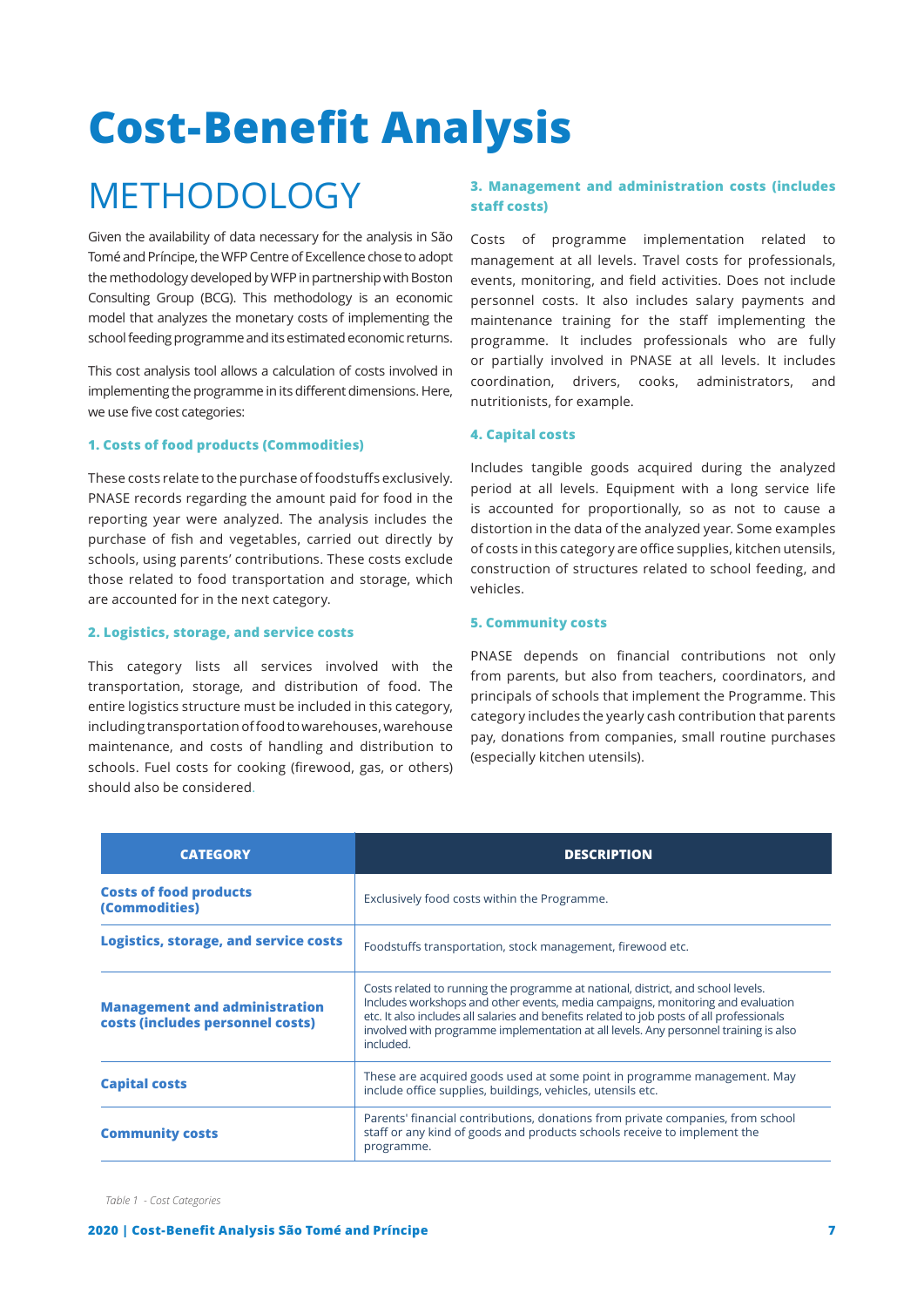Benefits generated by school feeding are widely supported by scientific literature and reach different aspects of direct (students) or indirect (school community, farmers, beneficiaries' families) beneficiaries' lives. In this methodology, the following benefits will be considered and quantified:

#### **a. Value transfer**

The food the student consumes in school is a monetary transfer to households – a value equivalent to that meal. This value transfer is then considered an additional income for that family.

#### **b. Return on investment**

Value transfer to households, through food, may redirect the saved resources to investment in productive assets.

#### **c. Increased productivity**

School feeding promotes access to education, better learning, and may even contribute to fighting micronutrient deficiencies, which boosts health. A healthy child has increased learning potential, which enables a more

## Model limitations

This cost-benefit analysis model is used in different contexts. Therefore, we must highlight the adaptations and reservations regarding its use. PNASE is a programme of unique characteristics, which should be observed when looking at the available results and data.

#### **1. Control group**

As PNASE has been a universal programme since the 2012 Law approval, this analysis does not have a control group reference. The data used as control group (schools with no school feeding) are indicators from before Law 4/2012.

#### **2. Community costs**

Accounted school community values used in this analysis represent an average of values reported by respondents during visits in September 2018. Four schools were visited, each with different characteristics, but with a pattern of consumption of firewood, utensils, and other inputs from donations made by teachers, principals, parents, and institutions close to the schools. Monetary values, collected annually from parents, are duly recorded by the PNASE Coordination and were considered here.

productive adult life. The increase in productivity, in this case, means better wages as a result of better education. In addition, as a result of better nutrition during school years, the student will have more productive years in the future, generating a higher total productivity throughout their life.

#### **d. Healthier life**

Greater gains due to a healthier life come from two sources: (i) private spending on medical care is avoided as an effect of a healthier life, a direct result of school feeding; (ii) public spending on medical care is avoided, as an effect of a healthier life for beneficiary children, a direct result of school feeding.

#### **e. Gender equality**

Decrease in gender inequality due to access to education and health interventions.

#### **3. Menus**

Although PNASE provides for balanced meals, with menus prepared by nutritionists, this model does not measure the positive effects of this varied diet for beneficiaries.

#### **4. Local agriculture**

This model does not differentiate the origin of the food served in the analyzed programme. Although PNASE serves local food to students, the methodology used here cannot measure the impact on local agriculture. It is possible, however, to note that a large part of resources from parents' contributions is used to purchase vegetables and fish from local markets.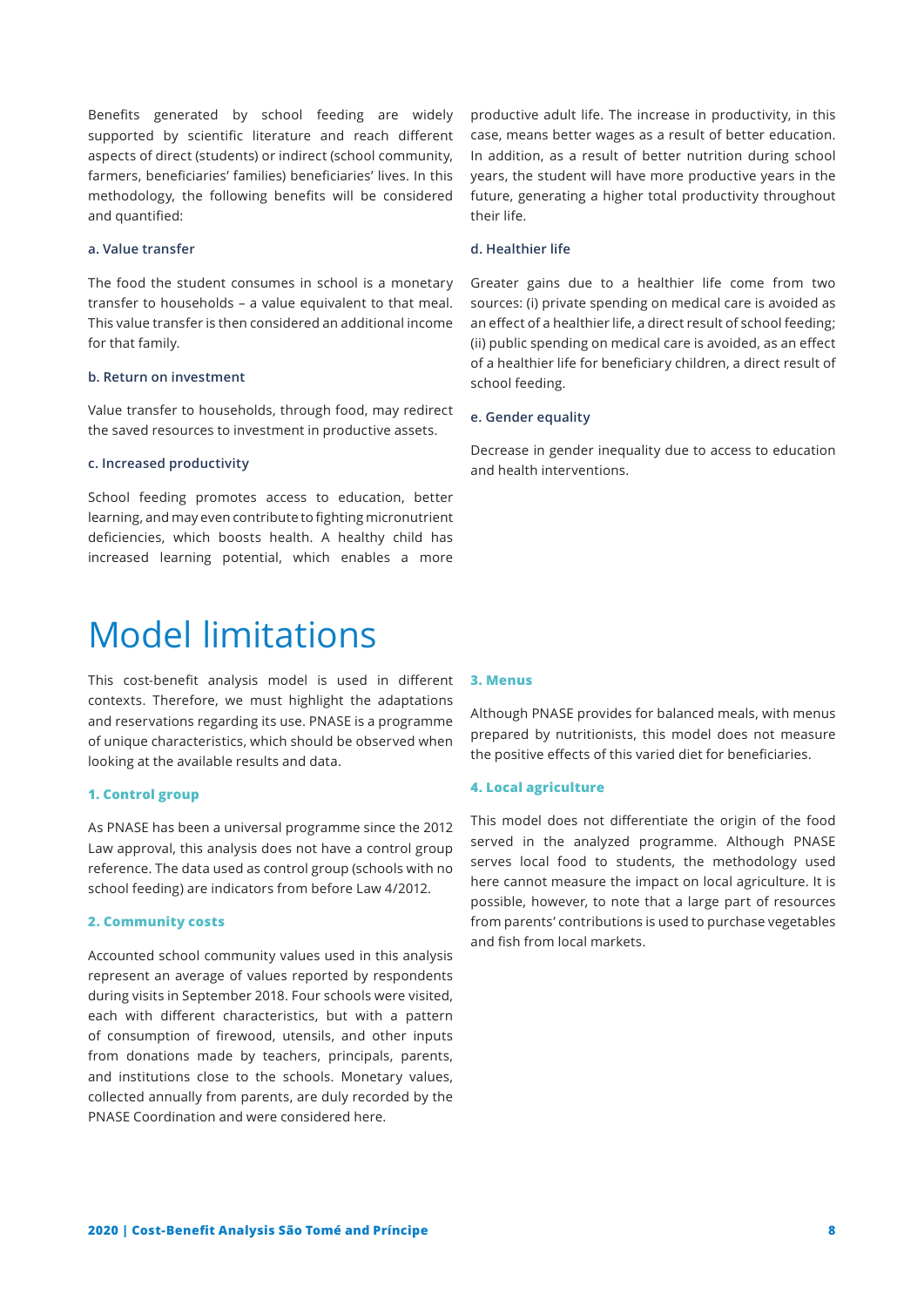# **Resultados**

## Overall results

PNASE, as executed today, has a projection of **6.9 dollars returned for every 1 dollar invested**. This is a high return that shows the lifetime earnings of beneficiaries are substantive and should be valued. However, it is notable that the intermittence of school feeding prevents these gains from being even greater. On average, around 100 days

of school feeding served by PNASE were observed during the 2017-2018 school year. The PNASE law determines that school feeding must be available during the approximately 180 annual school days. If there had been no interruptions and the students had received food for all 180 school days in the analyzed period, the benefits could have increased to 8.6 dollars for every 1 dollar invested.

### Cost-Benefit Breakdown for Sao Tome and Principe



*Figure 1 - Scenario for 100 days of feeding*



*Figure 2 – Scenario for 180 days of feeding*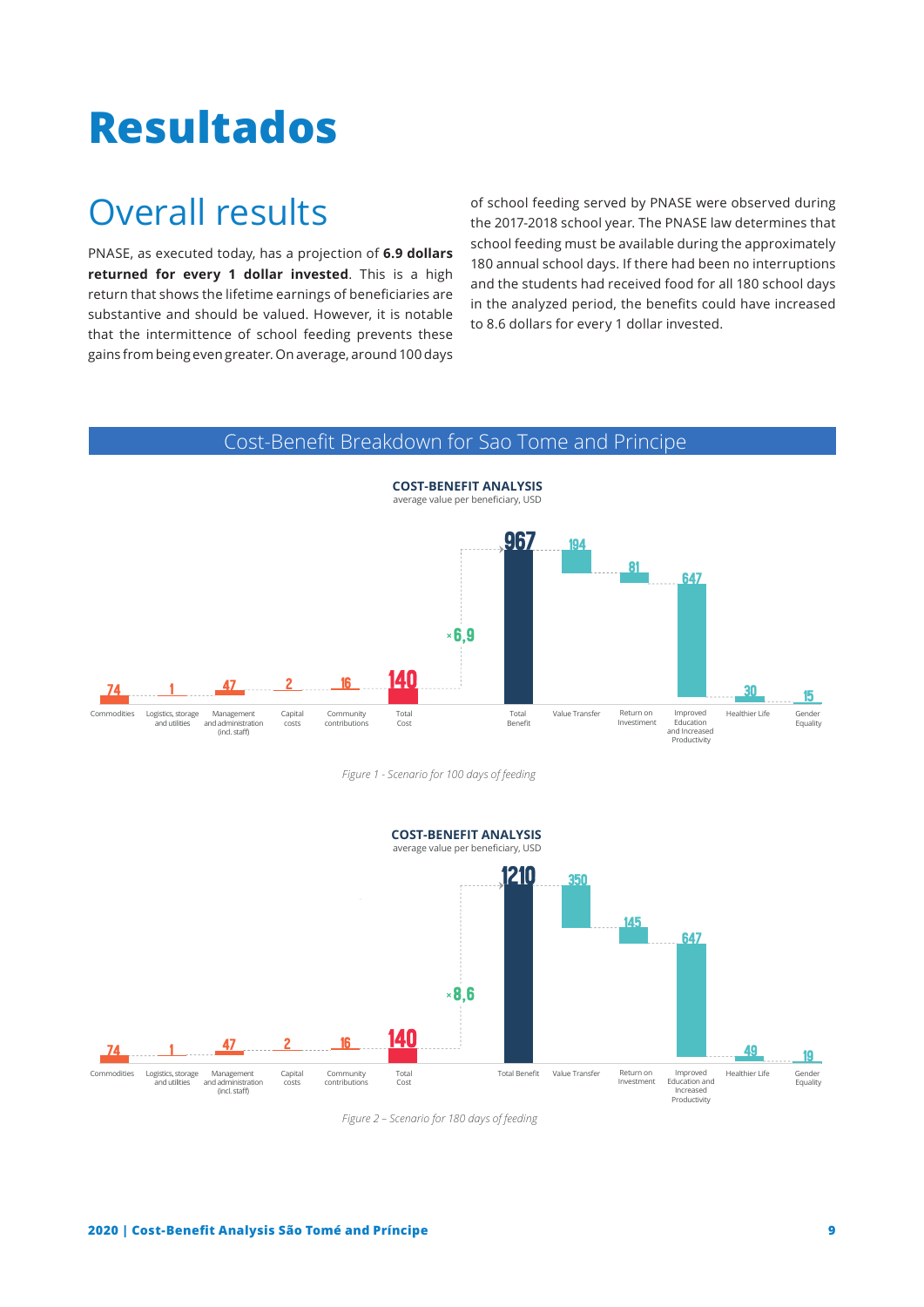## MAIN ASSUMPTIONS

The model used in this analysis is based on data from internationally available scientific literature and used for diverse econometric analyses.

Responsible institutions, including national statistical and economic entities, collect and publish macroeconomic data at different periodicities. Thus, the most recent data available were used for each indicator and may be prior to the period analyzed.

| BRIEF SUMMARY OF USED DATA AND SCOPE OF ANALYSIS (PRIMARY + NURSERY) |                                              |              |  |
|----------------------------------------------------------------------|----------------------------------------------|--------------|--|
| <b>VARIABLE</b>                                                      | <b>METRICS</b>                               | <b>VALUE</b> |  |
|                                                                      | <b>GDP</b> growth rate                       | 4,18%        |  |
|                                                                      | <b>GDP per capita (USD/year)</b>             | 1411         |  |
|                                                                      | GNI lowest quintile per capita %             | 8.40%        |  |
|                                                                      | <b>GNI lowest quintile per capita (USD)</b>  | 592.62       |  |
| <b>MACROECONOMIC</b>                                                 | Average age at the beginning of working life | 15           |  |
|                                                                      | Average age at end of working life           | 65           |  |
|                                                                      | Life expectancy at birth                     | 65.88        |  |
|                                                                      | <b>Exchange rate</b>                         | 20.92        |  |
|                                                                      | <b>Discount rate</b>                         | 10%          |  |
|                                                                      | <b>Starting school age</b>                   | 6            |  |
| <b>EDUCATIONAL</b>                                                   | End of school age (basic)                    | 11           |  |
|                                                                      | <b>Primary school years</b>                  | 6            |  |

## DETAILED RESULTS

Given its universal character since Law 04/2012 was adopted, the entire target audience of PNASE was considered as a control group in the period immediately before the law was implemented. Therefore, the educational indicators used for the control group are pre-PNASE, when school feeding was not universal in São Tomé and Príncipe.

This analysis uses the total of 44649 benefited students, a number used by PNASE to calculate quantities for food distribution. The proportion of students is 51.10%

males and 48.90% females. There are no available data disaggregated by sex for education indicators - therefore, it is not possible to present benefit results separated by sex. According to information from the PNASE coordination, meals were served during 100 school days on the analyzed year. According to the PNASE law, food must be served for at least 180 school days. Therefore, we chose to demonstrate a simulation of the benefits for the 180-day feeding hypothesis in the previous section (General Results) of this report.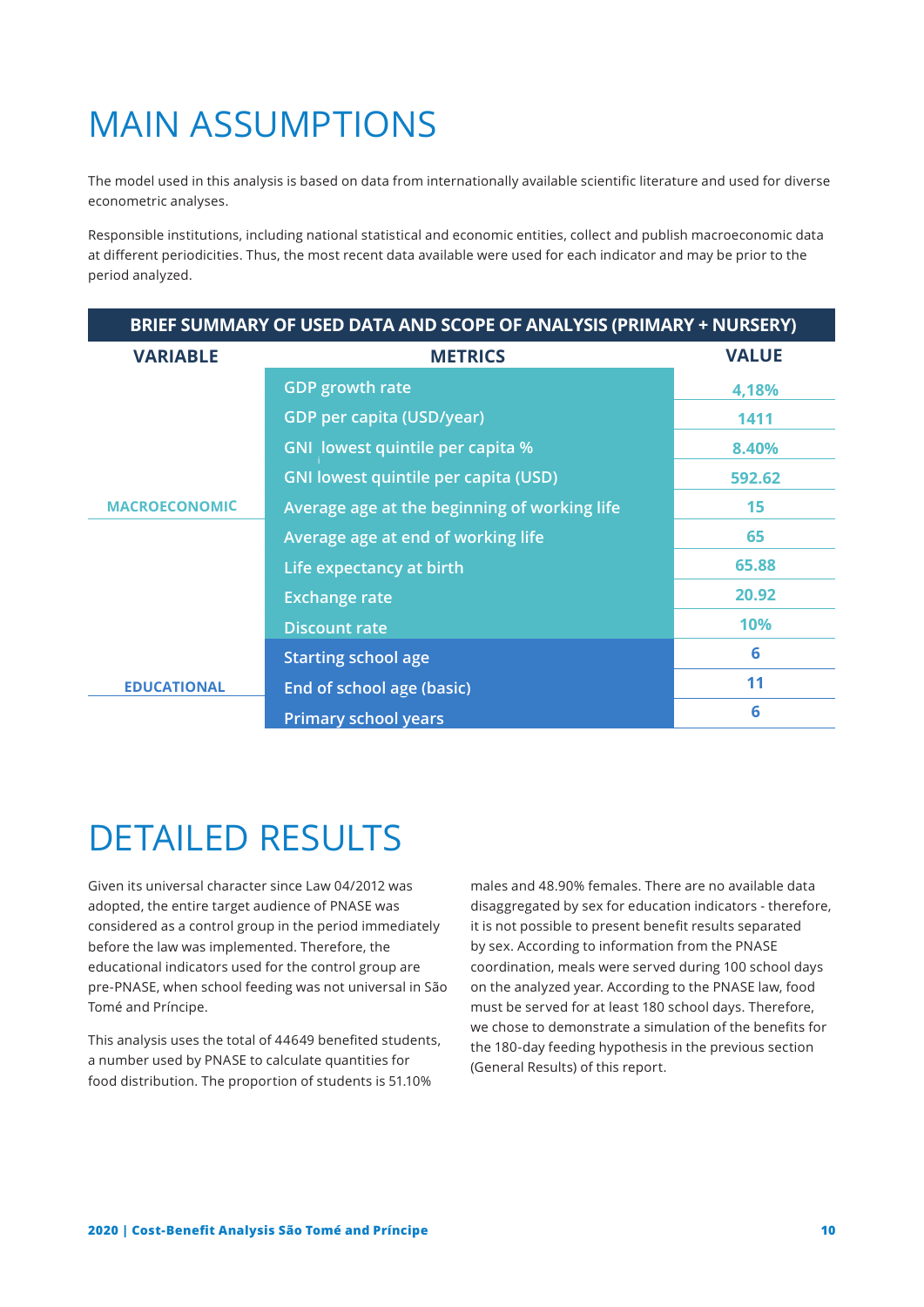| <b>VARIABLE</b>                            | <b>METRICS</b>                          | <b>VALUE</b>                     |
|--------------------------------------------|-----------------------------------------|----------------------------------|
| <b>SCHOOL FEEDING</b><br><b>INDICATORS</b> | Number of students reached              | 44649                            |
|                                            | Percentage of male students             | 51.10%                           |
|                                            | <b>Percentage of female students</b>    | 48.90%                           |
|                                            | Energy intake - share of daily needs    | 33%<br>da recomendação<br>diária |
|                                            | Feeding days / year                     | 100 <sup>3</sup>                 |
| <b>EDUCATIONAL</b><br><b>INDICATORS</b>    | gross enrolment rate (GER) with PNASE   | 97.30%                           |
|                                            | gross enrolment rate (GER) before PNASE | 94.70%                           |
|                                            | <b>Attendance rate with PNASE</b>       | 94%                              |
|                                            | <b>Attendance rate before PNASE</b>     | 85.90%                           |
|                                            | <b>Dropout rate with PNASE</b>          | 2%                               |
|                                            | <b>Dropout rate before PNASE</b>        | 6.20%                            |

### **COSTS - OVERVIEW**

The overall cost of PNASE for the analyzed year was accounted for at STD 26,078,390.84 (approximately USD1, 246,577.00), or STD 584.07 (approximately USD27.92) per beneficiary per year. This includes all fixed costs listed in the methodology section as well as food costs. It is important to

understand the investment in PNASE in all its complexity in terms of management, logistics, and quality control so we can also observe all the returns that the programme can bring, as described in the next section.



*Figure 2 – Proportion of costs in PNASE: Food – Salaries – Infrastructure – Equipment and utensils – Training – Current expenses – Firewood and utensils – Parents' contributions*

3 Number of school feeding days in the analyzed period (2017/2018)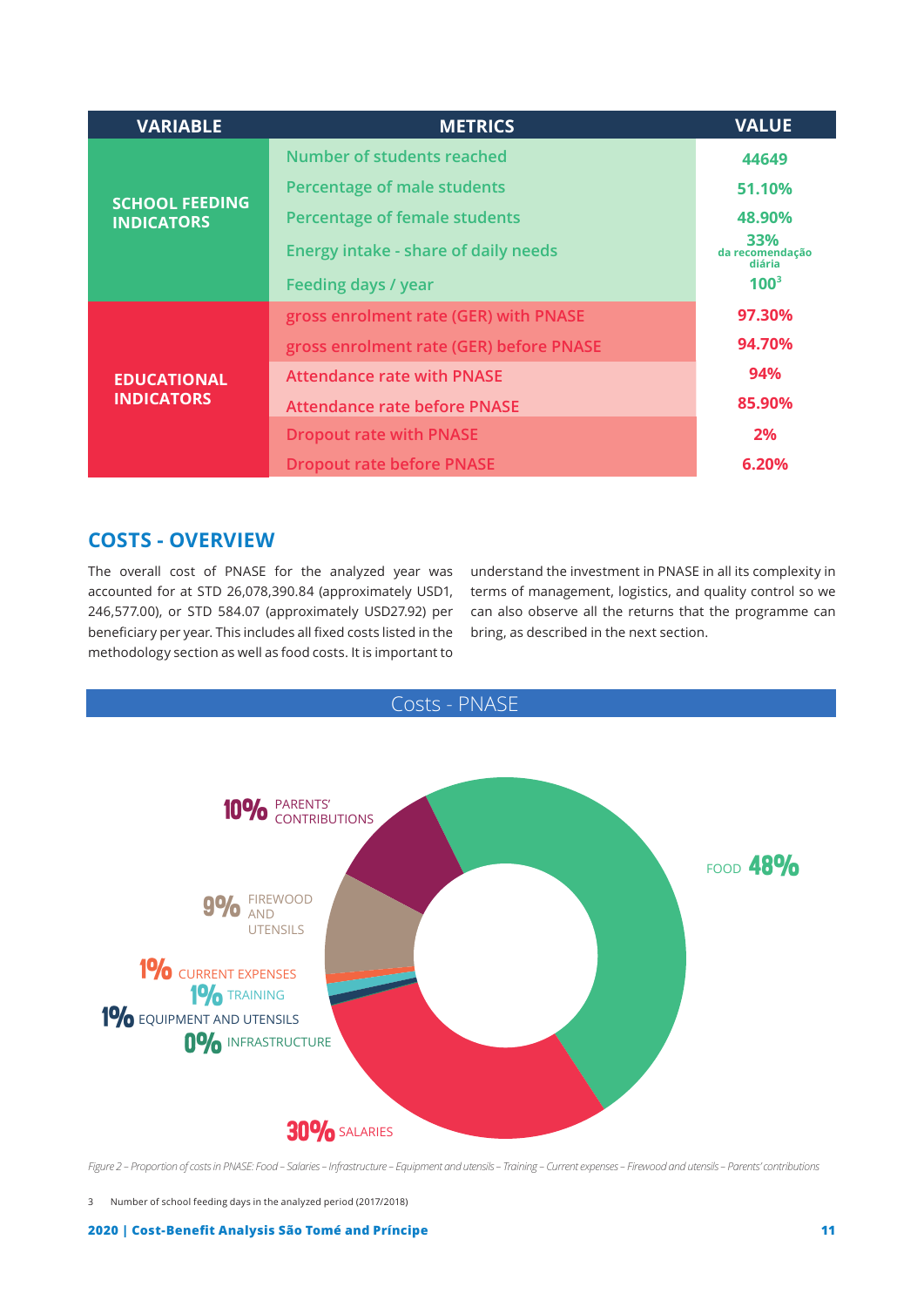As shown in the figure above, foods still constitute the most representative portion of the PNASE, even considering the analyzed scenario when only 100 of the planned 180 school feeding days were fulfilled. However, all other costs occur regardless of the amount of feeding days observed and can be considered fixed costs for the whole year.

Parents' contributions, for example, represent only 10% of the total cost – still, school managers described them as

essential for programme operation. The small resource that parents transferred to schools allowed managers to cover small emergency expenses with utensils and equipment that stopped working or, for the most part, the purchase of fresh food in the local market, such as vegetables and even fish. While PNASE purchased imported food, this small share of resources received from parents is invested in the local market, in products produced in the community.

| <b>VARIABLE</b>                                                  | <b>METRICS</b>                                                         | <b>VALUE*</b> |
|------------------------------------------------------------------|------------------------------------------------------------------------|---------------|
| <b>YEARLY PER CAPITA</b>                                         | Annual value per beneficiary student (USD)                             | 27.92         |
| <b>DEWORMING</b>                                                 | Deworming available for schoolchildren                                 | <b>Sim</b>    |
| <b>WASH (WATER,</b><br><b>SANITATION AND</b><br><b>HYGIENE</b> ) | Sanitary infrastructure in schools (water and soap)                    | <b>Sim</b>    |
| <b>PROGRAMME</b><br><b>COST</b>                                  | Food                                                                   | 659656        |
|                                                                  | <b>Salaries</b>                                                        | 407042        |
|                                                                  | Infrastructure (rehabilitation)                                        | 4131          |
|                                                                  | <b>Equipment and utensils</b>                                          | 14485         |
|                                                                  | <b>Training</b>                                                        | 13249         |
|                                                                  | Current expenses (water, electricity, telephone,<br>fuel, maintenance) | 10880         |
| <b>COMMUNITY</b><br><b>COSTS</b>                                 | Firewood and utensils**                                                | 115538        |
|                                                                  | <b>Parents' contribution</b>                                           | 141915        |

\*Sources can be found at the end of this report

\*\*Estimate based on interviews at school level and considering market value of reported items.

### **BENEFITS – OVERVIEW**

The total return per beneficiary in the year analyzed is USD967 over the life of each student who received school feeding. The largest share of the return observed with PNASE was in better education and higher productivity throughout life, generating a return of USD647 per

beneficiary throughout his/her life. Here we highlight the difference in returns for a year in which the 180 feeding days, provided for in the law, were carried out: the total benefit would be of USD1210, over 20% higher.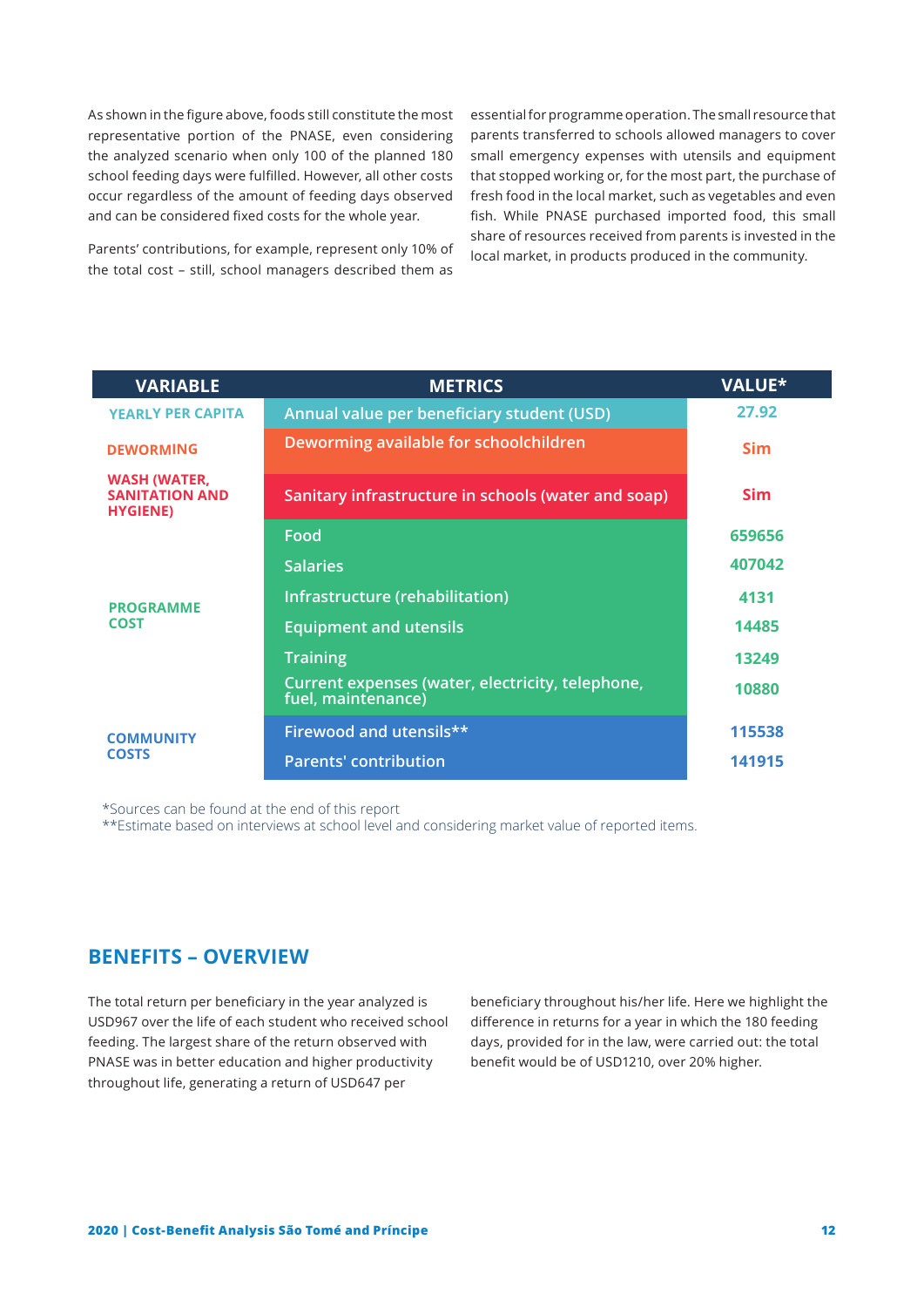

*Figure 3 - Overview of PNASE benefits: Value transfer – Increased productivity – Healthier life – Gender equality – Return on investment*

### **BENEFITS - BREAKDOWN BY CATEGORY**

#### **Value transfer**

Responsible for 20% of the total return on investment in PNASE, the value transfer, in this case, represents the local monetary value of the food served to children in schools. This amount is equivalent to how much a family would have spent to offer that child an equivalent meal. PNASE generates a value transfer of USD194 to a family over five years.

The maximum benefit in this category can be achieved by observing the amount of nutrients and the menu determined by the PNASE law, as well as programme continuity throughout the school year.

This analysis considers:

• The menu and amount of nutrients established by law and used as reference in the year analyzed;

• 100 days of feeding per year (days actually observed during the analyzed year), five years per student;

• Equivalent value of a basket of products in the local market.

#### **Return on investment**

One of the effects of school feeding is that it relieves family spending on food and reduces the cost of job opportunities for the family. Thus, a child who is attending school instead of working to bring income to their household receives food at school and the family does not need to cover the cost of the meal. Families in situations of economic vulnerability and food insecurity tend to spend most of their income on food. The observed returns within a year of PNASE was of USD82 per child.

The families reached by PNASE may then save a portion of these resources to make other small investments, such as buying small animals (chickens, pigs) that will offer more food for the family for some time, or simply buy more food and increase its available amount in the household.

This model considers:

 $\cdot$  15%<sup>4</sup> of the saved income used for those micro investments over 5 years; and

• A rate of return on investment of additional income of 54%<sup>5</sup>.

4 Growth Theory through the lens of development economics, Massachusetts Institute of Technology Department of Economics Working Paper Series, December of 2004.

<sup>5</sup> Average data obtained through Banerjee and Duflo's studies in returns on investment (2004).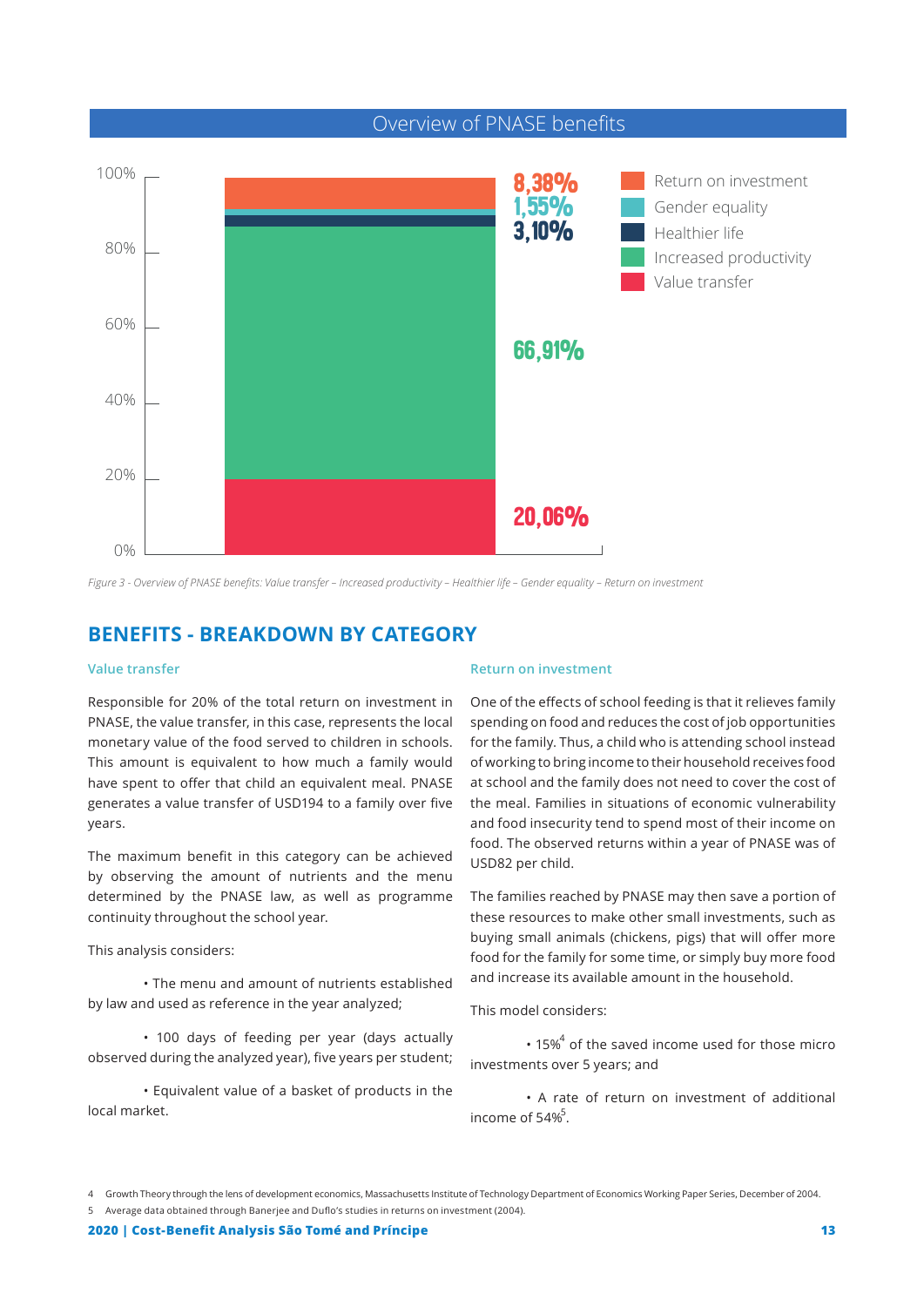#### **Increased productivity**

School feeding programmes have effects on both quantity and quality of education for their beneficiaries. The main indicator observed is the gross enrolment rate, obtained by the number of students enrolled at a given school level, regardless of age, divided by the population of the age group that officially belongs to that school level.

In PNASE's case, a positive effect is observed on the enrolment rate (97.3% vs. 94.7% pre-PNASE), on the attendance rate (94% vs. 85.9% pre-PNASE), and dropout rate (2% vs. 6.2% pre-PNASE). Since PNASE is a universal programme in São Tomé and Príncipe, the pre-2011 period (before the law was approved) was adopted as a parameter for no school feeding.

It should be noted that other socioeconomic factors also have a positive impact on the improvement of these educational indicators, especially over a decade. Therefore, this model considers empirical data from other countries where comparative studies were conducted and the same trend was observed. Where there is an added incentive for school feeding, parents are motivated to send their children to school and keep them attending classes throughout the year, especially in contexts of food insecurity. For this reason, students who benefit from school feeding programmes tend to accumulate more years of education than students under the same conditions, but who do not receive food at school.



### Educational indicators in São Tomé and Príncipe

*Figure 4 - Educational indicators in São Tomé and Príncipe: Enrolment rate (adjusted) – Attendance rate (adjusted) – Dropout (adjusted)*

In addition to contributing to children's permanence in school, school feeding also promotes an improvement in the quality of education for these children during their stay in school. The food that students receive provides the energy they need to concentrate and absorb content from their teachers, allowing them to spend more time in the classroom and achieve a better school performance. This improvement in learning is what leads to higher future productivity for students who receive school feeding, thanks to two factors: a) more years of education create better employment opportunities and higher wages; and b) more productive years thanks to better health conditions achieved in childhood.

This methodology uses the national income per capita (or Gross National Income – GNI) of the population's lower quintile as basis to determine the increase in productivity. In the case of São Tomé, considering data from empirical studies that conclude that each additional year of education generates an increase of about 8% in future earnings; and improvements in learning tests yield up to 11% in the increase of these same future earnings. The projection of future income increase for a student receiving school feeding in the country is up to USD1000 per year.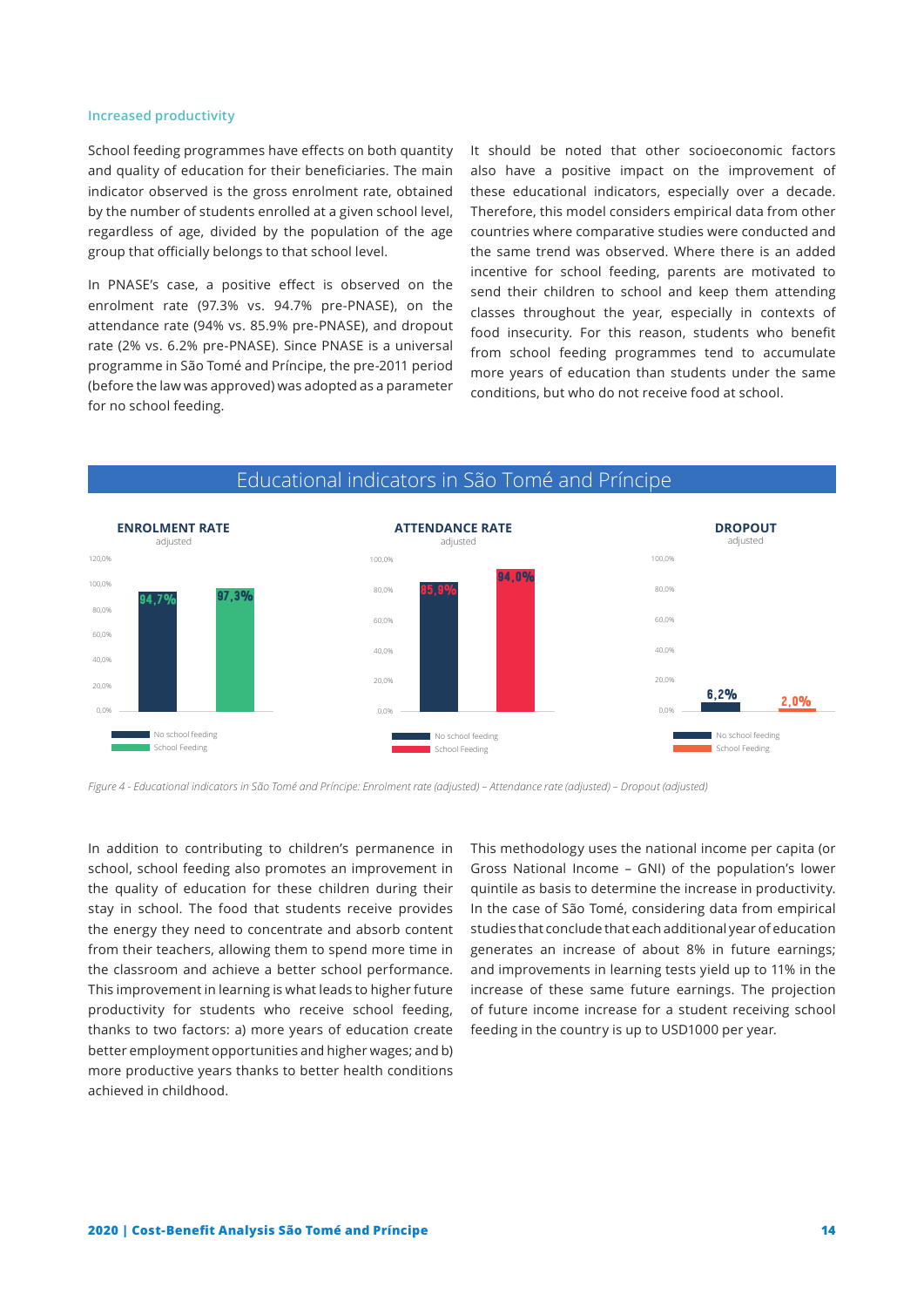#### **AVERAGE INCOME PROJECTION**

average value per beneficiary, USD



*Figure 5 – Average income projection: average value per beneficiary, USD*

This component of the benefits of the school feeding programme, which brings a large return to the educational impact on students who receive food at school, but also for their future income, which will also benefit their families and the country's economy, corresponds to a large share of the return on investment in PNASE: 66.7%.

#### **Healthier life**

The daily intake of nutritious meals, in adequate amounts based on the child's age, dramatically reduces the chances of students developing malnutrition and lifelong health problems. Caloric intake and minimum requirements of macro and microcalories served to students are concerns embedded in the design of the PNASE. In addition, health entities promote deworming for schoolchildren. By promoting an overall improvement in a child's health, PNASE positively affects the costs of public and private health systems.

PNASE determines that the programme is responsible for meeting 33% of daily energy needs of children served by the programme. In addition, the menu suggested in the analyzed year covers 2% of daily needs of vitamin A, 42% of iron and 74% of iodine. These nutritional guidelines are extremely relevant to achieve maximum impact on

beneficiaries. Considering these nutritional parameters, the years of life lost due to disability (DALY) are reduced by 4.09% in São Tomé and Príncipe. This means that, by being served by PNASE for 5 years, a student has the expectation of living 4.09% more years in productive and healthy activity.

Moreover, there is a reduction in spending on health care for both the family and the State. It is estimated that each person spends, on average, USD41.94 on private health care; the State spends about USD16. 30 per year with each inhabitant in São Tomé and Príncipe. The PNASE alone can reduce these total costs by USD16.33 per beneficiary, annually.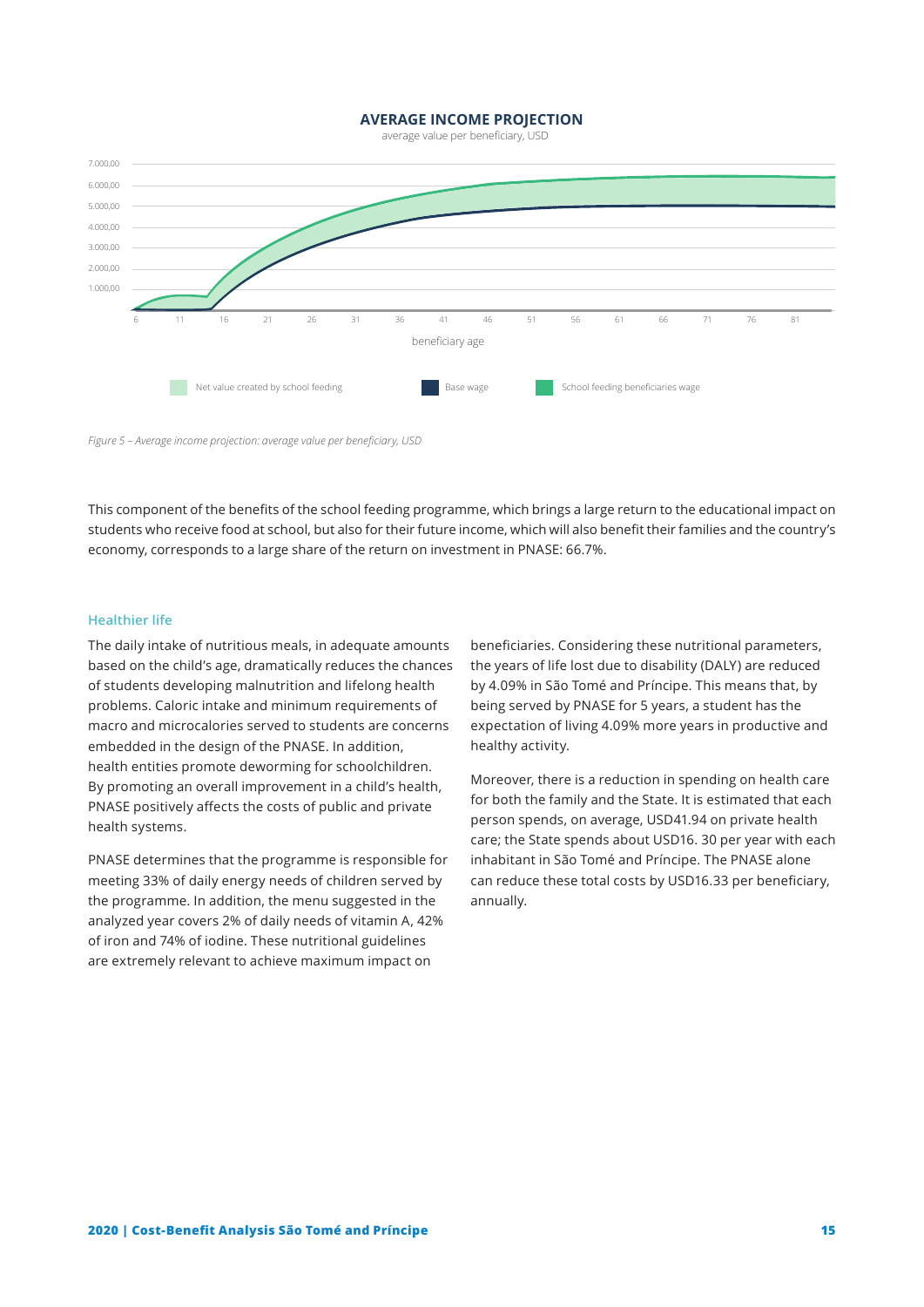| <b>DESCRIPTION</b>                                                         | <b>BENEFIT</b>                                       | <b>VALUE</b>      |
|----------------------------------------------------------------------------|------------------------------------------------------|-------------------|
| <b>Reduction in health</b><br>spending                                     | Number of years with school feeding                  | 5                 |
|                                                                            | Health spending avoided by Better Nutrition (annual) | <b>USD2,38</b>    |
|                                                                            | Daily caloric intake provided by school feeding      | 33%               |
| <b>Reduction in DALY due</b><br>to nutritional and<br>hygiene improvements | Standard monetary value of a DALY (GDP per capita)   | <b>USD1921,28</b> |
| <b>Reduction in DALY by</b><br>deworming                                   | Reduction of DALY by deworming (%)                   | 0.0002            |

#### **Gender equality**

Dropout, attendance, and enrollment rates are commonly worse for boys in places where school feeding is not offered. Where the programme exists, more similar indices are observed for boys and girls. The probable causes of this are early entry into work for boys – or early marriage where girls are the disadvantaged group.

PNASE is a great incentive for parents to send their children to schools, regardless of gender. In the case of São Tomé and Príncipe, we did not obtain access to educational data disaggregated by gender. In any case, PNASE does not distinguish between its beneficiaries or between the schools served by the programme. Thus, this model considered only the health data, which showed a reduction in the gap of DALY between men and women attended by the programme in childhood, of USD19.45 per family benefited.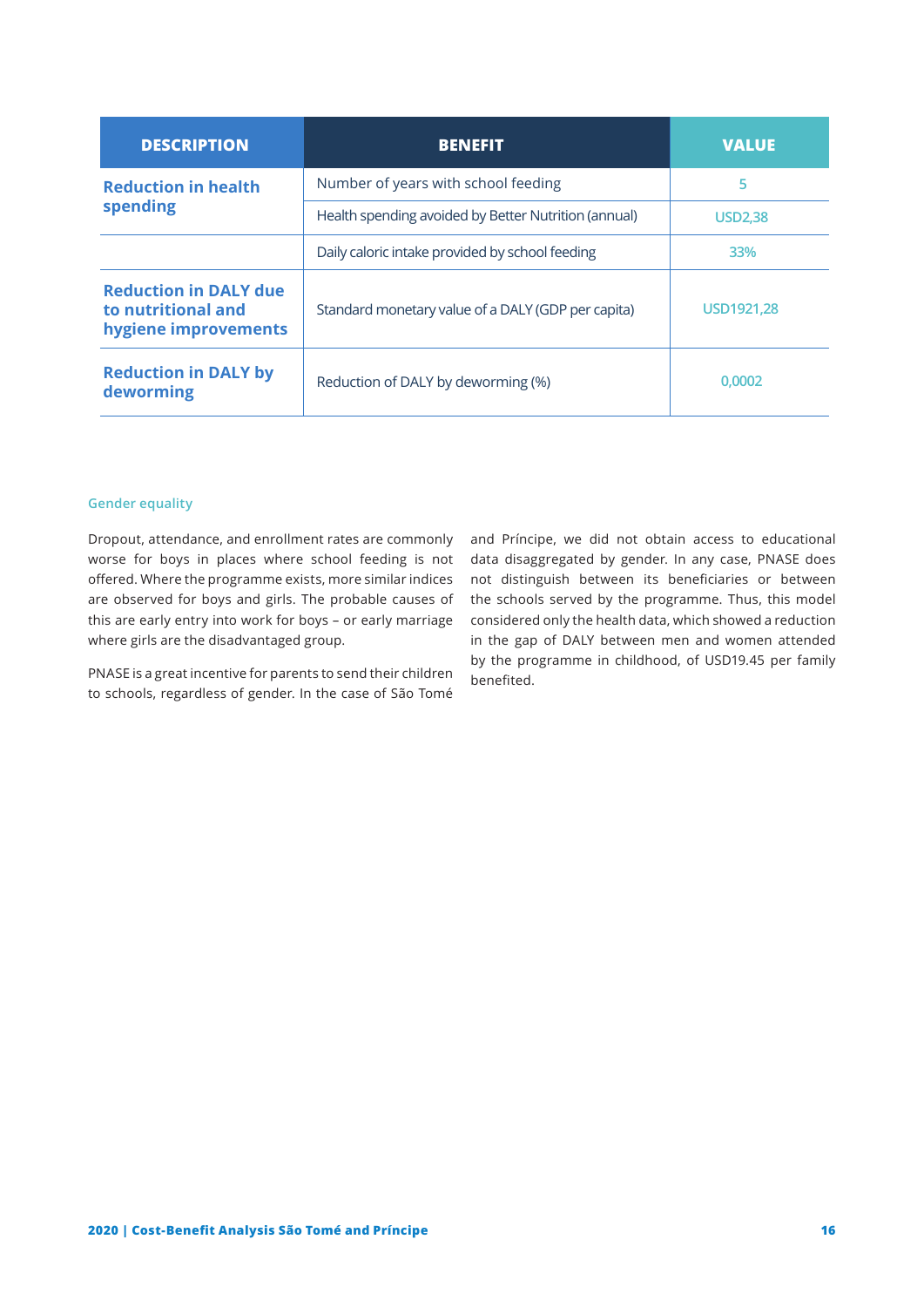# **RECOMMENDATIONS**

The PNASE has a strong regulatory framework determined by Law No. 4/2012, a technical staff dedicated to the programme, operating infrastructure and a certain autonomy to execute the programme. Despite being a country with territorial dimensions, considered small, management, monitoring, and logistics challenges are still present. Centralized programme management in the capital is feasible, provided that some aspects of implementation can be decentralized to the districts. The sometimes-difficult access to Principe Island makes it even more difficult for supplies and technicians to arrive at the local schools.

In addition, the programme has been facing serious resource cuts. When the data from this analysis were collected, in August 2018, PNASE was already operating with reduced days. Of the 180 feeding days established by law, the programme was only able to serve schools for around 100 days. This supply gap generates a 20% lower impact, distrust of parents, and difficulties in schools. At school level, employees and the community made an effort to build and maintain spaces dedicated to preparation, storage and consumption of food.

Integration with local production is still at an elementary stage. There is local food production available and recent studies try to map it and integrate it into PNASE as far as possible, but the programme still relies on imported food.

Considering the major challenges that PNASE faces, the following recommendations are made to ensure maximum impact and sustainability for the programme.

**1. Enable feeding on all school days. Despite Law 4/2012, there is difficulty in ensuring resources to purchase enough food for the whole year. As the simulations show, there is a loss of about 20% of PNASE's impact potential when there is a reduction of feeding days from 180 to 100. It is necessary to ensure perennial resources for the purchase of food, either via the public budget or with support from partners who can make food available for the whole year.**

**2. Ensure higher investment for school infrastructure, such as construction of canteens, places for storage, and acquisition of utensils. This basic infrastructure, despite representing significant initial investment, has a long- or medium-term durability, bringing immense return in terms of reducing waste, improving hygiene conditions for students and work conditions for cooks.**

**3. Regulation of specific aspects in law – the operation of entities that implement and supervise the PNASE (Article 8), which can play an essential role in monitoring and strengthening the programme institutionally;**

**4. Seasonality – consider availability of local products when preparing menus and integration efforts with local agriculture. It is an opportunity to increase the impact of PNASE which requires strong involvement of the nutrition team and coordination with the agriculture sector.**

PNASE is a well-structured school feeding programme with a dedicated technical framework and specific legislation. Funding challenges have been the main barrier to its full implementation. This analysis shows that even with the difficulty in implementing the programme on all school days, there is a significant return of USD 6.9 for every dollar invested, making PNASE an important tool for promoting education in the country.